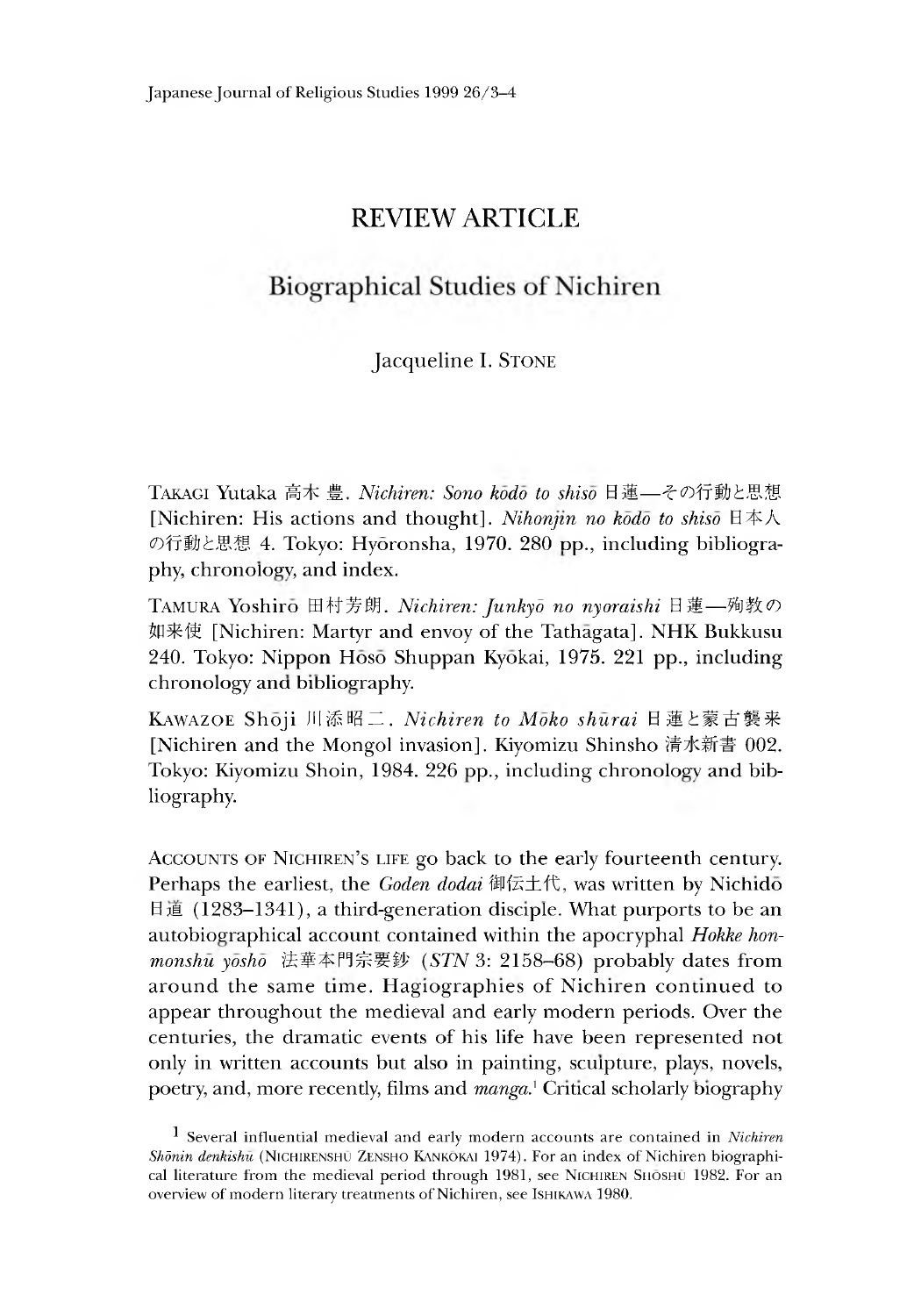is another recent development. Especially since World War II, there has been a growing trend in scholarly Nichiren biography to explicitly reject the one-sided, stereotypical images of Nichiren found in sectarian hagiographies and popular representations and to present more nuanced, historically grounded treatments. Postwar Nichiren biographical studies also reflect the findings of modern bibliographic and critical textual work on the Nichiren collection. This review introduces three of the most important of these postwar Nichiren biographies.

The most outstanding overall modern biography of Nichiren is the late Takagi Yutaka's *Nichiren: Sono kodo to shiso.* It presents a clearly written and comprehensive overview of Nichiren's life and thought, and Takagi's references direct the reader to other valuable sources for further study. His treatment is especially helpful in locating Nichiren within the early medieval *bushi* 武士 (warrior) society of the Kanto provinces, from which Nichiren drew most of his following.

In his introduction, Takagi summarizes the major difficulties encountered in an attempt to place Nichiren in historical context. First, there are no extant, external sources of the time that refer to him. This leaves Nichiren's own writings as the biographer's major primary source. Here, a second difficulty arises in that critical textual studies of this corpus are not yet complete or definitive, and the authenticity of some texts remains to be determined. Third is the issue of Nichiren's own retrospective editing in his autobiographical reflections, which in some cases appear to reconstruct his earlier thought and actions in light of his later conclusions. And fourth, data for Nichiren's early years, a formative period, are extremely limited.

A particular strength of this study, relative to the fourth point above, is Takagi's thoughtful reconstructions of the events of Nichiren's youth. While he modestly notes that these are no more than surmises based on a few fragmentary data and Nichiren's later reflections, they are plausible and thought-provoking. An example concerns Nichiren's hostility toward Pure Land practices, which appears in his earliest writings. It is virtually certain that, as a novice at Kiyosumidera 清澄寺 in Awa Province, Nichiren was taught to chant the *nenbutsu* 念仏 and also studied Pure Land teachings—probably Tenaai Pure Land thoueht rather than the exclusive *nenbutsu,* which he would not have encountered until later. His teacher at Kiyosumi-dera, Dōzen-bō 道善房, was a *nenbutsu* practitioner, and Kiyosumi-dera itself is thought to have had ties with the Yokawa precinct of Mt. Hiei, which transmitted the Pure Land teachings of Genshin 源信 (942–1017). Why, then, should Nichiren so early on have developed an aversion to this extremely widespread practice? Takagi notes that Nichiren came to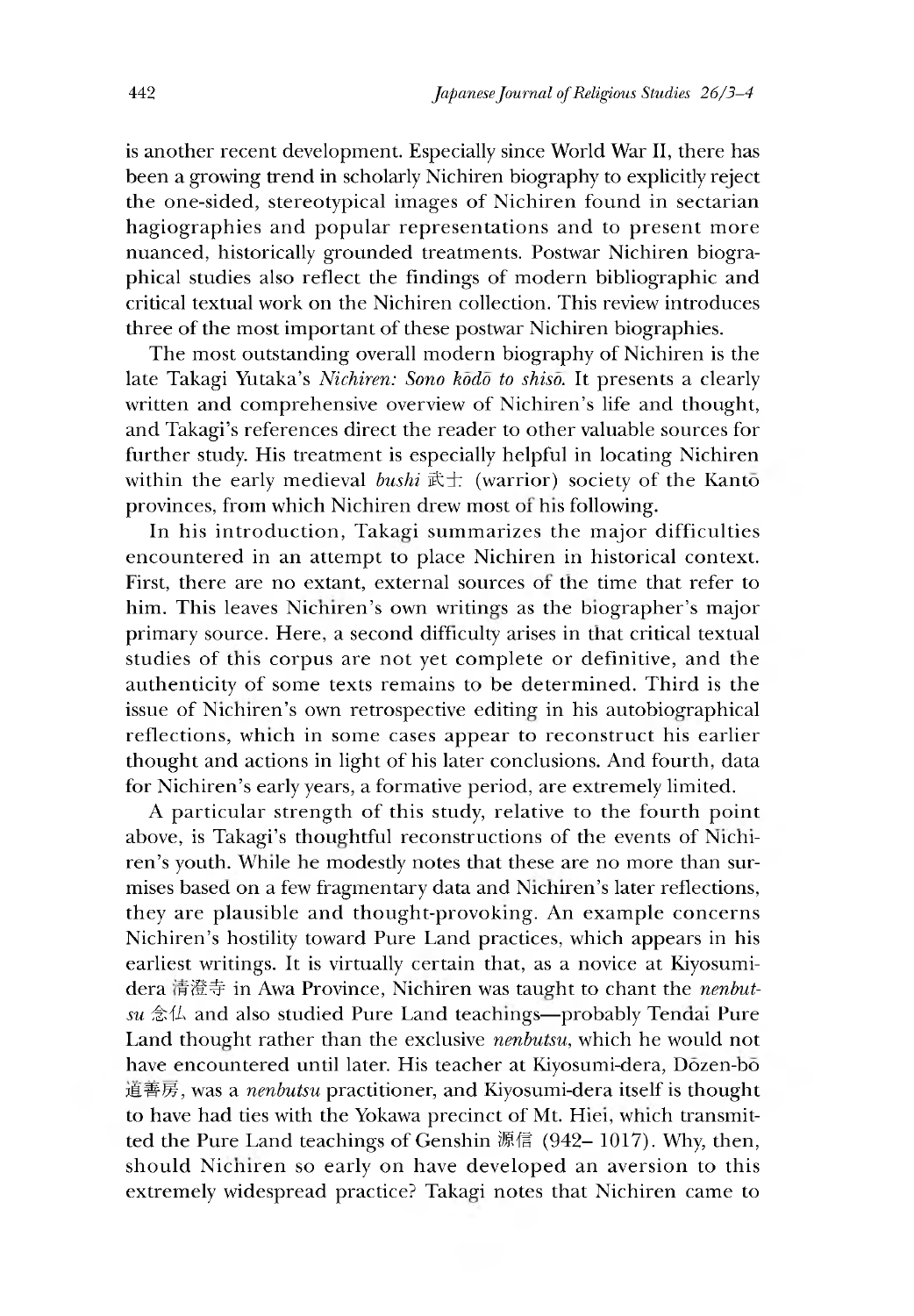have doubts about Pure Land practice even before arriving at his ultimate conviction in the exclusive truth of the *Lotus Sutra* and suggests that these doubts may have had their basis less in doctrinal issues than in the experience of witnessing the painful death of some Pure Land practitioner close to him. The manner of one's death was widely understood at the time to be an index of that person's post-mortem fate, and a peaceful death was deemed a sign of attaining having reached the Pure Land. Jodo teachings stressed that a good death and subsequent birth in the Pure Land were possible through chanting the *nenbutsu,* which was frequently employed as a deathbed practice. According to the medieval hagiography *Nichiren Shōnin chūgasan* 日蓮上人註画讃,Nichiren rejected the *nenbutsu* teachings during the period of his youthful studies in Kamakura when he learned that, contrary to the promise of such teachings, the Pure Land master Dai7a 大阿 had died in agony *(Nichiren Shōnin denkishū*, p. 87). While no evidence exists to suggest any historical connection between Nichiren and Dai'a, Takagi argues that witnessing something of this sort in his early years might well have engendered Nichiren's original doubts, doubts that would have then gained intellectual reinforcement as his doctrinal studies progressed. In support of this hypothesis, Tagaki notes that Nichiren's later writings make several references to agonizine deaths suffered by Pure Land devotees and, by contrast, to calm and dignified deaths that occurred among his own followers.

Takagi also offers an intriguing thesis about Nichiren's years on Mt. Hiei, where he studied for an extended period sometime between 1239 and 1252. Exactly what he studied or with whom is not known. Tradition holds that he became a disciple of Shunpan 俊範, who was then the *sogakuto* 総学頭 or chief of doctrinal instruction for the mountain, a formidable Tendai scholar and current patriarch of the influential Eshin Sugiu 恵心椙生 lineage. However, Takagi argues that while Nichiren may have heard Shunpan's public lectures, he would not have been welcomed into the intimate circle of disciples surrounding this aristocratic master. First, his provincial dialect would have instantly identified him as a native of the Kanto, regarded by inhabitants of the imperial capital as a cultural backwater. Years later, in 1269, Nichiren wrote a letter in which he rebuked a disciple then studying in Kyoto for his slavish admiration of the court nobility: "No doubt you have also adopted the speech and accent of the capital.... Just use your own provincial speech" *(Homon mdsarubekiyd no koto* 法門可被申様之事, STN 1: 448-49). Takagi finds in this admonition Nichiren's recollection of the difficulties he himself must have suffered during his student days on account of his Kantō accent, whose hindrance he had eventually surmounted and in which he had even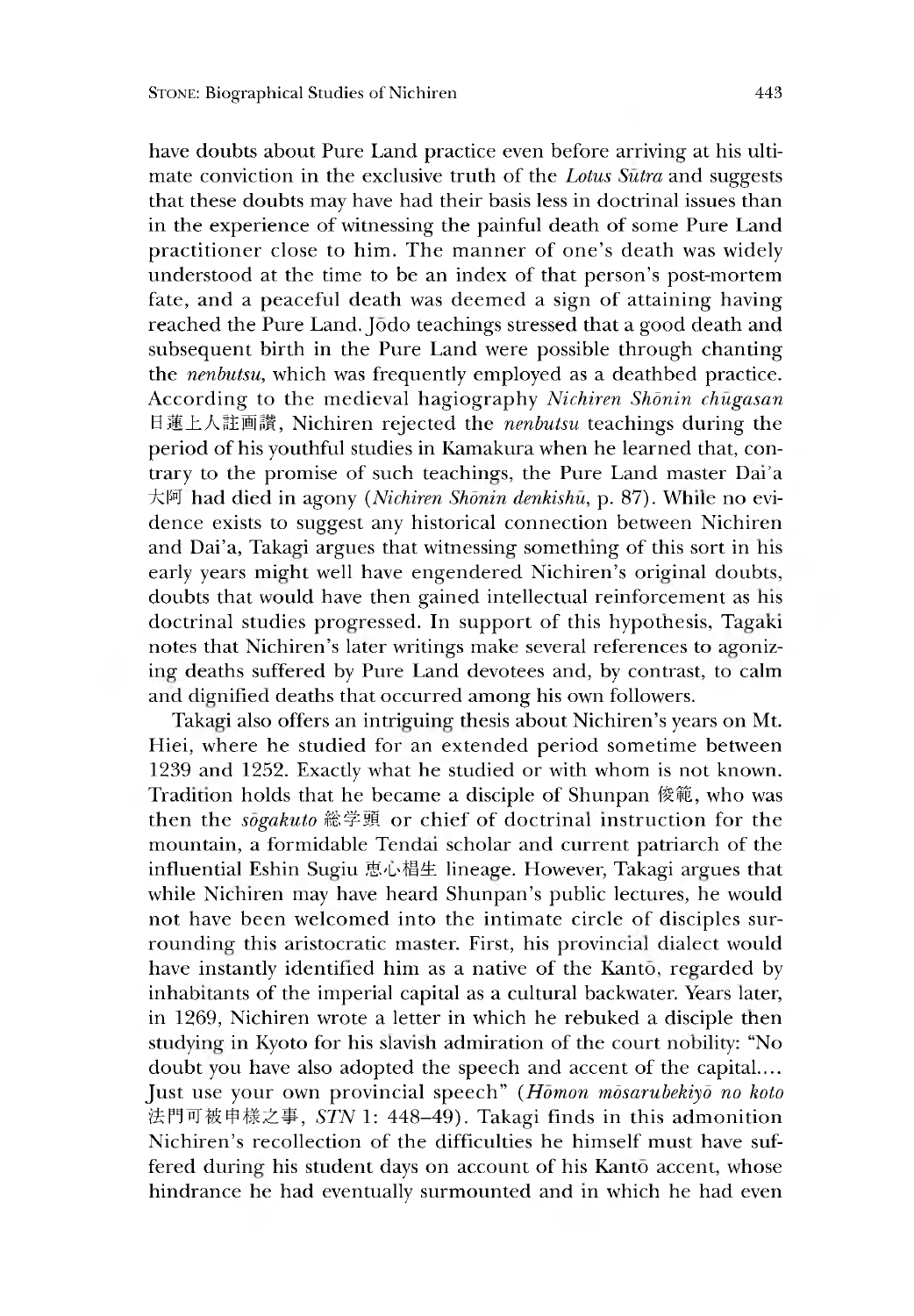come to take pride. Nichiren's low social status would also have presented an obstacle on Mt. Hiei, where aristocratic factions dominated the higher ranks of the clergy. Isolated and thrown back on his own resources, he might well have turned on his own to the sutras and commentaries, taking advantage of Hiei's extensive libraries. Though Nichiren would eventually trace his Dharma lineage from Sakyamuni through Zhiyi 智顗 (538-597) and Saicho 最澄 (767-822), he never did form a close personal relationship with any living person whom he revered throughout life as his teacher, as Dōgen did Ruzhing 如浄 or Shinran did Hōnen. It was during his early years on Hiei, Takagi suggests, that Nichiren developed his lifelong- habit of turning to texts, rather than human teachers, for instruction and the resolution of doubts, an approach that he later equated with the *Nirvana Sutra's* admonition to "rely on the Dharma and not upon persons."

Equally suggestive is Takagi's reading of the events leading to Nichiren's ousting from Kiyosumi-dera, to which he returned around 1252, at about the age of thirty-one, following his studies in the region of the capital (see also TAKAGI 1966). Nichiren gave his first public sermon at Kiyosumi-dera on  $4/28/1253$ , a date traditionally observed as marking the founding of the Nichiren sect. Nichiren himself certainly had no intention at the time of founding a new sect, and the content of his lecture is not known, but it presumably included some criticism of Pure Land practices. Traditional hagiographies say that he was forced to flee the temple that very day to escape the wrath of Tojo Kagenobu 東条景信, the local *jito* 地頭 or Bakufu steward and a *nenbutsu* devotee. Takagi, however, suggests that Nichiren probably did not leave until the winter of 1254. In the meantime, his presence polarized the Kiyosumi-dera community into two factions struggling for its leadership, those who opted for what had become a traditional mode of Tendai practice combining Lotus and Pure Land elements, and those who, following Nichiren, chose a more exclusively Lotusbased form of practice. This conflict, Takagi suggests, was inseparably intertwined with a parallel struggle over rights concerning the *shoen* 壮園 or estate on which the temple stood,between the *jito* Kagenobu and the hereditary *shoen* proprietor, a woman referred to in Nicniren's writings as Nagoe-no-ama 名越の尼 or "the nun of the overlord's house" *(ryoke no ama* 領家の尼). This was no isolated case, Takagi notes, but part of a larger shift in which Bakufu-appointed *jito* were eainine power at the expense of resident *shoen* overlords. In this case, the Pure Land practitioners of Kiyosumi-dera, including the temple's abbot, Enchi-bō 円智房, sought Kagenobu's support against Nichiren's Lotus-only faction, while Nichiren's side supported the nun— to whom, he wrote in later life, his parents had been indebted. (Takagi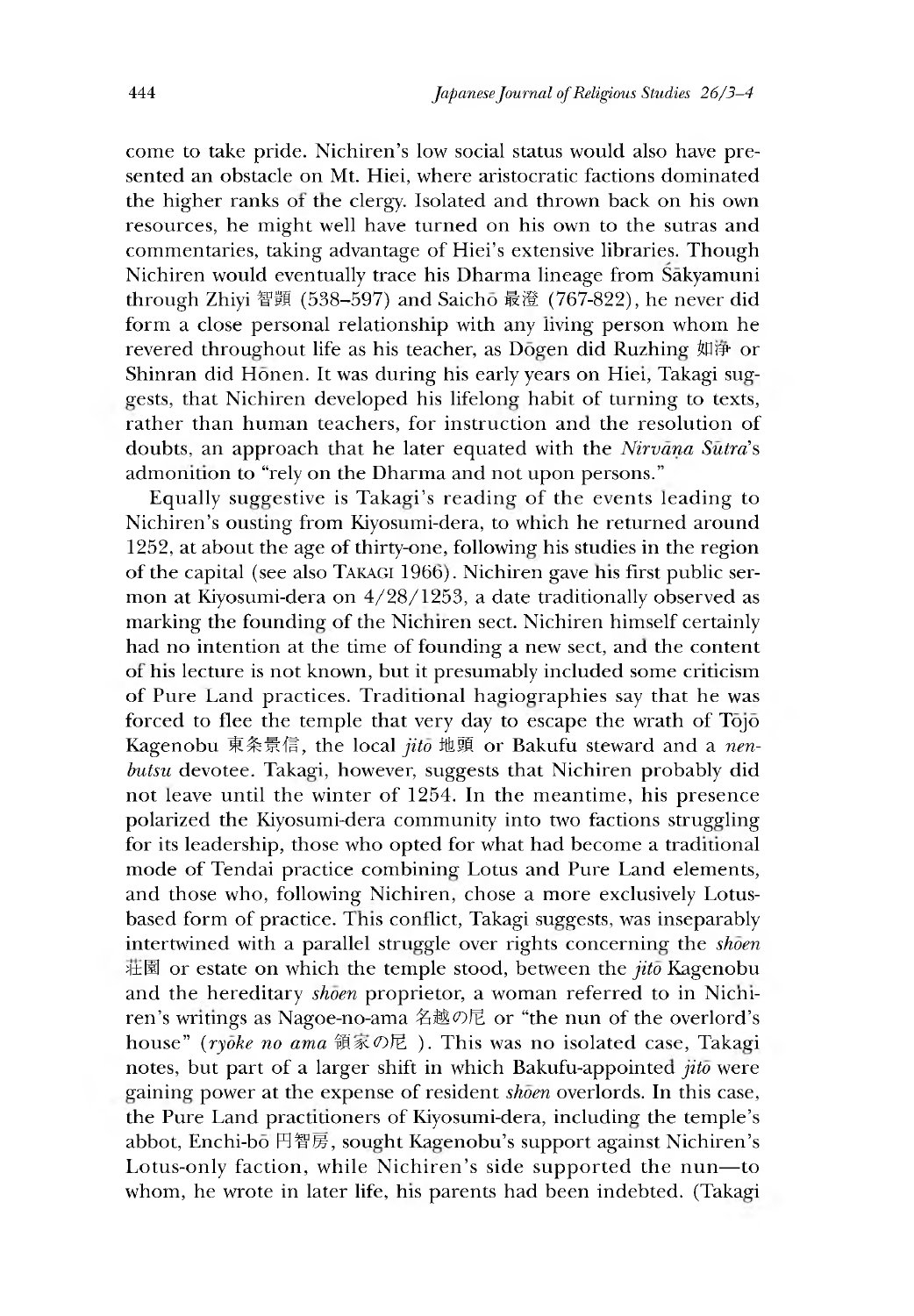supports the theory that Nichiren's father may have been employed by her as a *shoen* functionary.) Nichiren undertook a lawsuit on her behalf and also offered ritual prayers. His efforts were successful, further provoking the Enchi-bō-Kagenobu faction and eventually forcing him to leave Kiyosumi-dera for his own safety. From there he set out, probably by boat, for Kamakura, where he would launch his career of teaching and proselytizing. Ihis sort of detailed reconstruction of Nichiren's pre-Kamakura years, pieced together from clues in Nichiren's writings and Takagi's historical knowledge, is an outstanding feature of this biography.

A second strength of the volume is Takagi's detailed picture of Nichiren's community—monks, laity, and lay people who had taken religious vows  $(n\gamma u d\bar{o} \lambda)$  and  $a m\bar{a} \mathbb{E}$ ) —as it developed over the course of his life. This volume summarizes the findings of TAKAGI's earlier research into the composition of Nichiren's following (1965). Most of Nichiren's lay followers were middle- and lower-ranking samurai and local landholders (myoshu 名主). Some were *gokenin* 御家人 or direct vassals of the Hōjō who met Nichiren and embraced his teaching while on tour of duty in Kamakura. On returning to their outlying estates, they converted their households, which became the nuclei of communities in Kai, Suruga, Shimosa, and other Kanto provinces. Ihese communities gave economic support to Nichiren's clerical disciples, who in turn provided religious leadership. Takagi identifies three patterns of activity among the monks or clerical disciples. These were: (1) monks who maintained their own cloisters at local Tendai temples, which they used for preaching and instruction and as residences between travels. These disciples journeyed to the homes of lay followers in the surrounding areas to preach and relay Nichiren's teachings, often reading aloud and elaborating on letters he had written. (The fact that such monks maintained residences at Tendai temples raises questions about how Nichiren's disciples understood their relationship to Tendai lineages. Though Takaei does not address this here, elsewhere he suggests that these monks did not yet have sufficient lay support to enable them to live independently; at the same time, such arrangements may have reflected a consciousness on the part of Nichiren and his disciples that they themselves were the most orthodox representatives of the Tendai tradition, which they desired to purify and reform. See Takagi 1965 pp. 53-54.) They served as the religious leaders of Nichiren's following in specific geographical areas and won a substantial number of converts amone both laity and other clergy, converts who in effect became the "second generation" of the community; (2) monks who enjoyed the support of a particular lay patron and shared his religious life, providing the patron's family with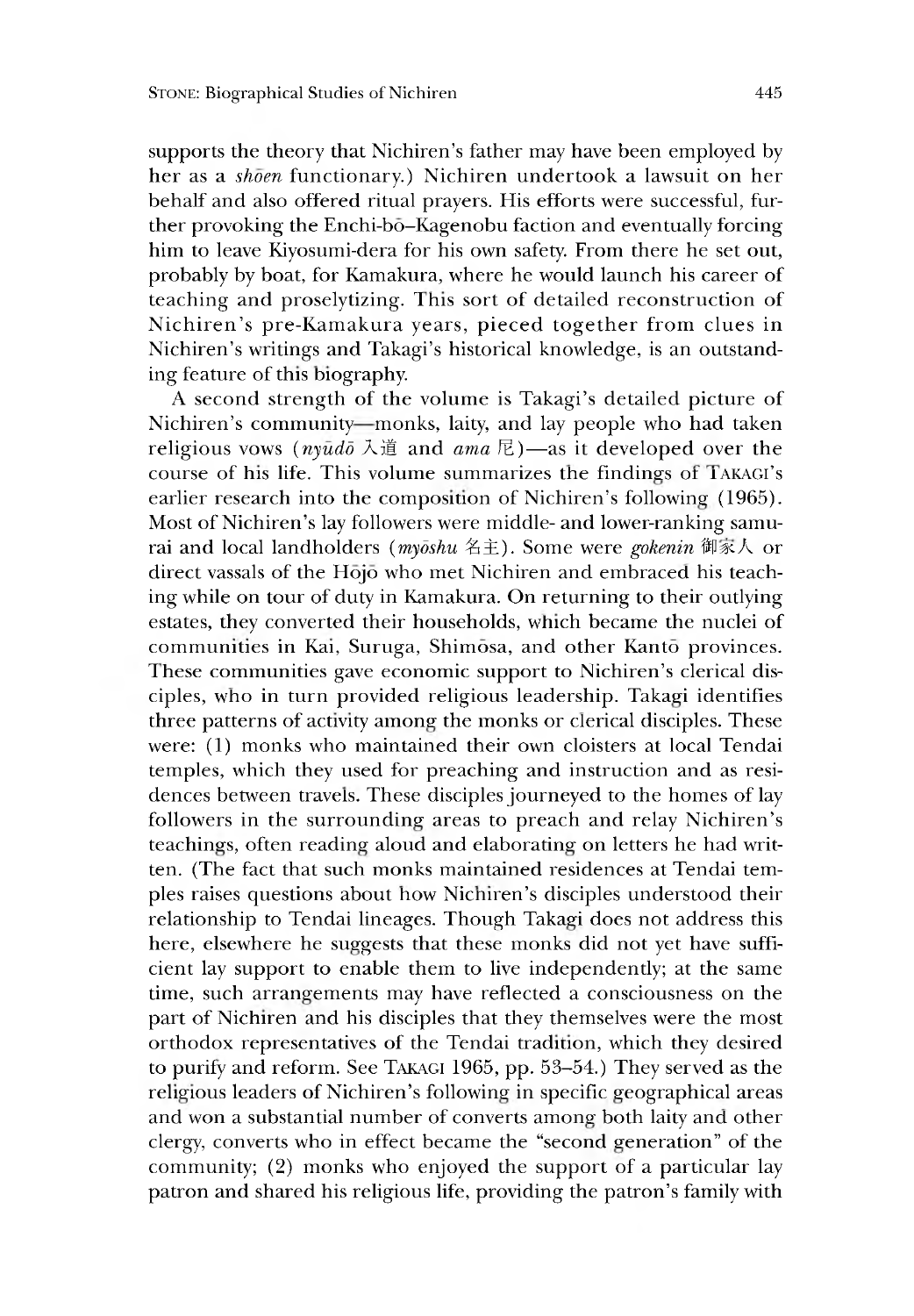religious services and living in a chapel provided on his estate; and (3) monks who trained and studied directly with Nichiren during his years of reclusion on Mt. Minobu (1274-1282). Solidarity among the far-flung community was maintained through Nichiren's tireless communication by letter with followers on Sado and throughout the Kanto, by the visits made to him at Minobu by both clergy and laity, and by the instruction provided by clerical disciples to lay followers. Takagi suggests that the calligraphic mandala depicting the assembly of the *Lotus Sutra* that Nichiren inscribed as a personal *horizon* or object of devotion for his followers may also have played a role in unifying the community. Of 114 extant mandalas inscribed by Nichiren during his Minobu years, 49 were inscribed for individual lay followers and may have served to reinforce the bond between teacher and disciple. Takagi also notes the existence of a few extremely large mandalas apparently intended for enshrinement in a place where several followers gathered, perhaps the chapel of a monk or the home of an influential lay patron, thus hinting at the existence of early  $k\bar{\sigma}$   $\ddot{\mathbf{r}}$  or congregations.

Takagi notes that Nichiren referred to his followers collectively as a "house" *(ichimon* 一門), the basic unit of medieval warrior society, and encouraged their sense of unity to help them withstand persecution from local and Bakufu authorities. He also explores how Nichiren's teachings were related to the religious concerns of warriors, addressing their consciousness of being "evil men" (akunin 悪人), relieving their consequent fears of hell, and affirming the loyalty of child to parent, wife to husband, and vassal to lord, central to the values of warrior society. Takagi considers in particular the cases of two samurai lay followers: Ikegami Munenaka 池上宗仲, whose father twice disowned him because of his faith in Nichiren, and Shijō Yorimoto 四条頼基,whose lord confiscated his lands and threatened to expel him from his clan for the same reason. In time, both situations resolved happily—Munenaka's father converted and Yorimoto was restored to his lord's favor—but in the interval, these men and their families endured many months of extreme uncertainty and, in Yorimoto's case, danger. Takagi analyzes Nichiren's letters of encouragement to these followers during their troubles to show how he viewed the relationship between devotion to the *Lotus Sutra* and one's conventional social obligations. In Nichiren's view, faith in the *Lotus Sutra* was a matter transcending past, present, and future lifetimes; where a conflict of loyalties occurred, faith should take precedence over worldly allegiances, even in the face of a father's or a lord's opposition. However, Takaei notes, Nichiren did not describe such resistance as a denial of loyalty or filial piety but rather as their highest expression: by maintaining faith in the *Lotus Sutra,* even if disowned or cast out, one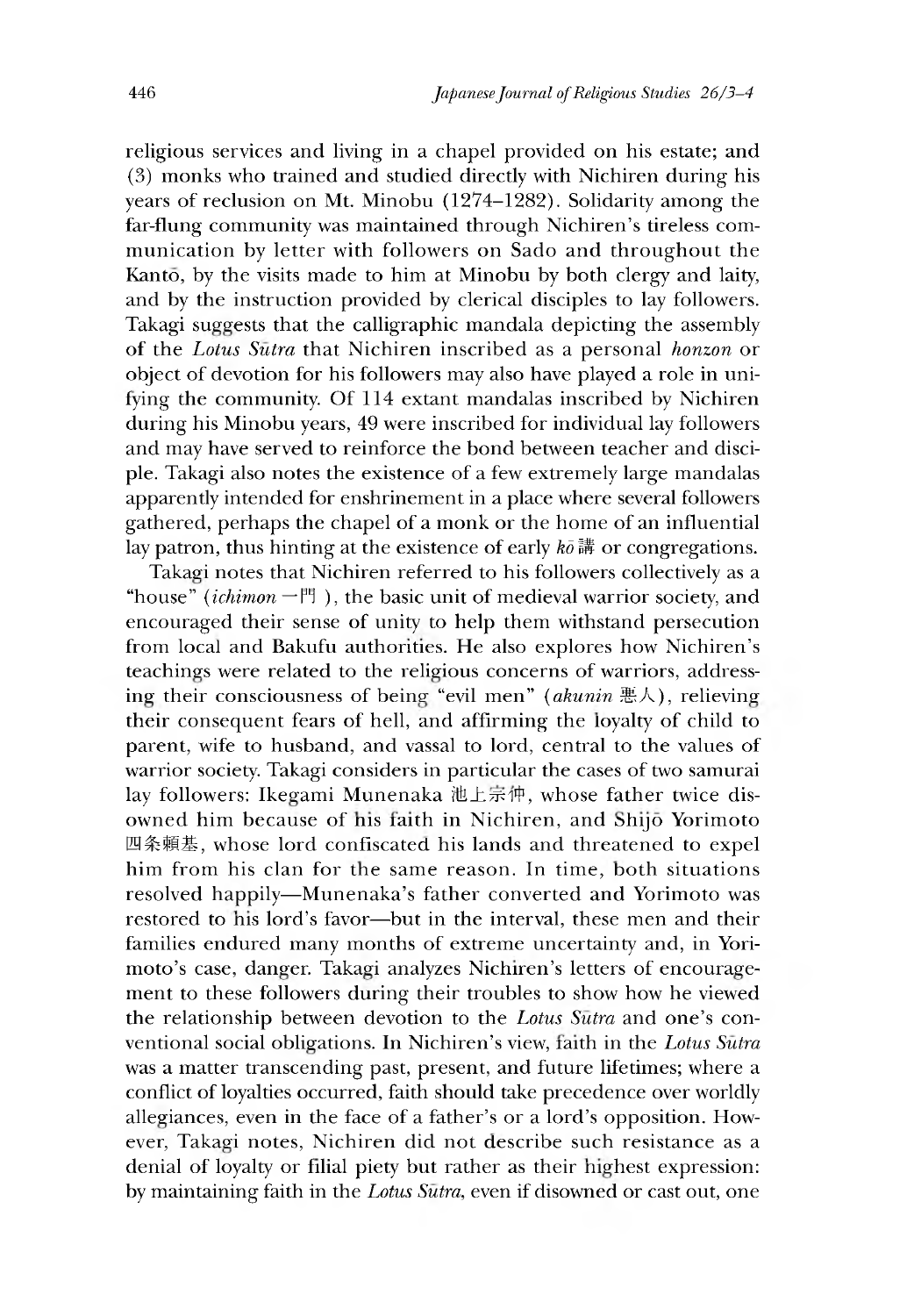would eventually be able to lead the person hostile to the *Lotus Sutra* to attain buddhahood, the supreme repayment of filial obligations.

If one had to produce a complaint against this otherwise excellent biography, it would only be that it is perhaps a bit too sanitized. Takagi's treatment reflects a very recent concern in Nichiren studies to purge Nichiren's collected writings of apocryphal texts and his biography of legendary accretions. He makes virtually no mention of the miraculous legends that have grown up around the events of Nichiren's life, not even to note that they are legendary. For example, in detailing the events surrounding Nichiren's arrest on  $9/12/1271$  and the sentence of exile to Sado Island issued immediately thereafter, Takagi mentions Nichiren's conviction that the Bakufu really intended to have him beheaded that night (the so-called Ryūko or Tatsunokuchi Persecution 竜口法難). But he makes no reference whatsoever to the tradition that Nichiren was spared when a luminous object, streaking across the sky, suddenly lit up the darkness and terrified his would-be executioners. Of course the historicity of this incident is open to question. Three writings in the Nichiren collection describe or refer to it *(STN* 1: 505, 2:  $967$ , 1562), though some scholars believe the passages in question to be later interpolations. However, no less unimpeachable a text than the *Kaimoku* sho 開目鈔 (1272), traditionally regarded as one of Nichiren's two most important writings, clearly shows that Nichiren believed he had in some sense undergone death and and a new birth on that night: "On the twelfth night of the ninth month of last year,... a man called Nichiren was beheaded. This is his spirit *(konpaku* 魂魄) that has come to Sado" *(STN1:* 590). Whatever did or did not happen at the execution grounds at Tatsunokuchi, the story of the "luminous" object" had a profound effect on the subsequent Nichiren tradition, being taken as a proof of Nichiren's religious mission and of the *Lotus Sutra's* promise of protection ("Neither sword nor staff shall touch him [the practitioner]/ nor poison harm him." T. no. 262, 9.39b). Even today, apologetics continue to be published from time to time asserting that this event "really happened," thus testifying to its ongoing importance for some groups of Nichiren followers. While the task may properly belong to the realm of Nichirenshu historiography rather than Nichiren biography *per se*, it seems desirable that, while distinguishing insofar as possible between fact and legend, future studies should at the same time acknowledge the immense influence that such legends have had in shaping the tradition.<sup>2</sup>

<sup>&</sup>lt;sup>2</sup> This issue is, however, addressed in the biography by Kawazoe Shoji, discussed below. Kawazoe cites some of the major modern disputes over the historicity of the "luminous object." He also notes that it cannot readily be determined whether this event happened as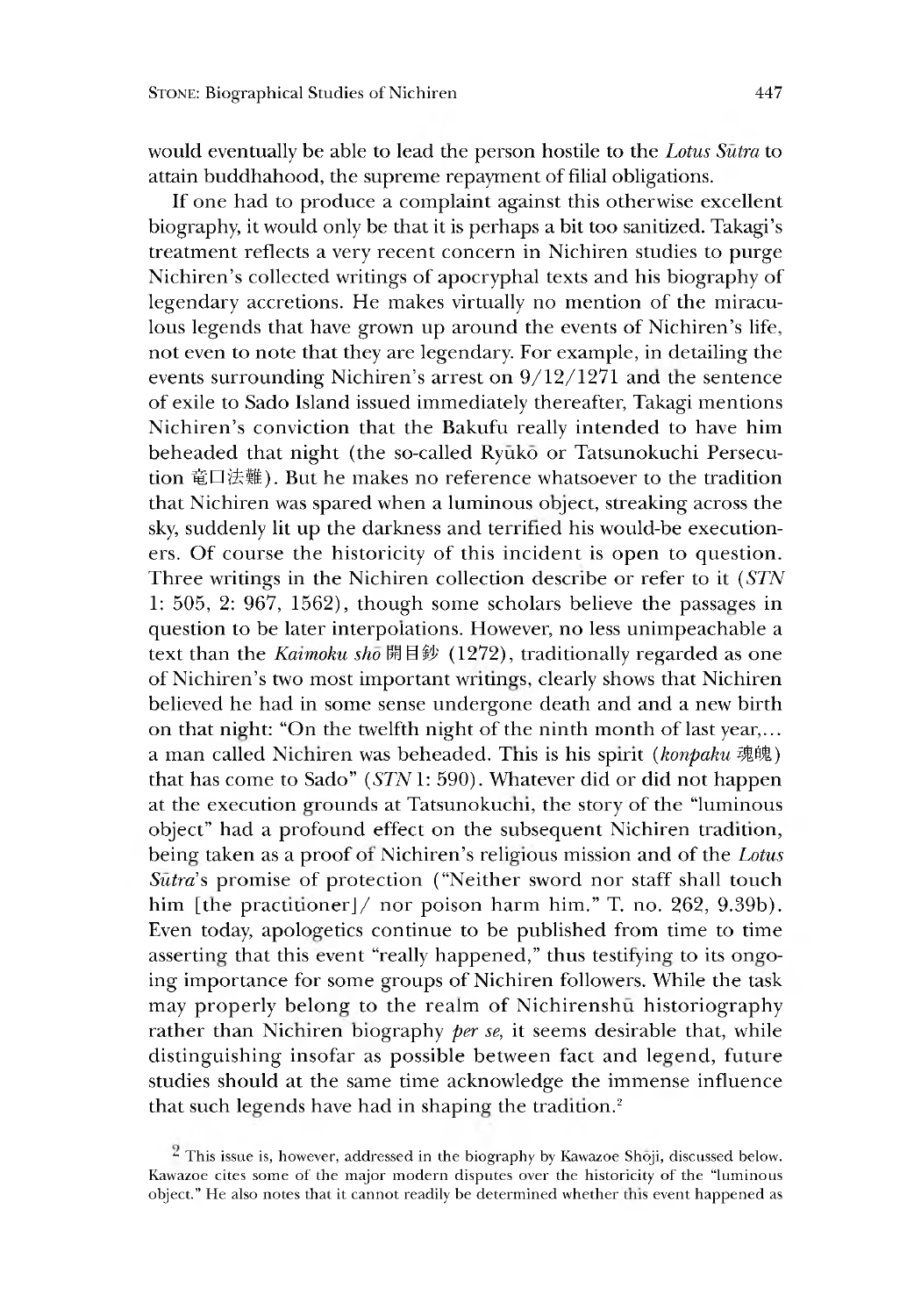The second biography under review here, the late Tamura Yoshirō's *Nichiren: Junkyd no nyoraishi,* is shorter and less historically detailed than Takagi's study. A specialist in the intellectual history of Buddhist traditions based on the *Lotus Sutra*, Tamura's concern is to locate Nichiren, not so much in the social realities of thirteenth-century Japan, as among the world's great religious teachers. He focuses—as his title suggests—on Nichiren's sense of mission as the Buddha's messenger and his readiness to give his life for the *Lotus Sutra.* For Tamura, Nichiren is one of those prophets whose significance lies, not in the accuracy of his predictions nor in having gained wide popularity and recognition, but in "his fearlessness in the face of worldly power; his entrusting of his person to a transcendent, holy authority; and his warnings about the course of the world, delivered from a lofty, broad perspective without regard for his life" (p. 150). Tamura finds Nichiren's Buddhism to be broadly comparable with Christianity "as a religion of prophecy, in its spirit of martyrdom, in its apostolic consciousness, and additionally, in its emphasis upon history" (pp. 67-68). While most of the volume is devoted to an account of Nichiren, its final chapter, "Nichiren's successors," summarizes some of the later developments in the tradition, including the process by which Nichiren's writings were collected, the rise of Nichiren Buddhism among the townspeople *(machishu* 町衆) of late medieval and early modern Japan, and modern Nichirenist thinkers. Tamura is anxious to dispel the nationalistic images of Nichiren that predominated during the modern imperial period, and in addition to mentioning influential ultranationalists such as the Nichirenist lay leader Tanaka Chigaku 田中智学 (1861-1939), Tamura calls attention to others who rejected nationalistic readings. These include the literary figure Takayama Chogyū 高山樗牛 (1871-1902), who saw Nichiren as a teacher of universal truth, and Christians such as Uchimura Kanzō 内村鑑三 (1861-1930), who found in Nichiren a model of an individual who cared about Japan and yet gave his ultimate allegiance to a truth beyond nation. The last six pages summarize Tamura's comparison of Nichiren with other teachers of the "new" Kamakura Buddnism—Honen, Shinran, and Dogen-with respect to their position vis-à-vis the Tendai doctrine of original enlightenment *[hongaku 本龍*、, a synopsis of Tamura's extensive earlier research on this subject (1965).

Tamura divides Nichiren's intellectual and spiritual development into three successive stages. First, the period up until his submission of the *Rissho ankoku ron* to Hojo Tokiyori (1260) was that of ''affirming

Nichiren reports; whether he apprehended it as having happened; or whether it is the invention of later hagiographers (pp. 117-18).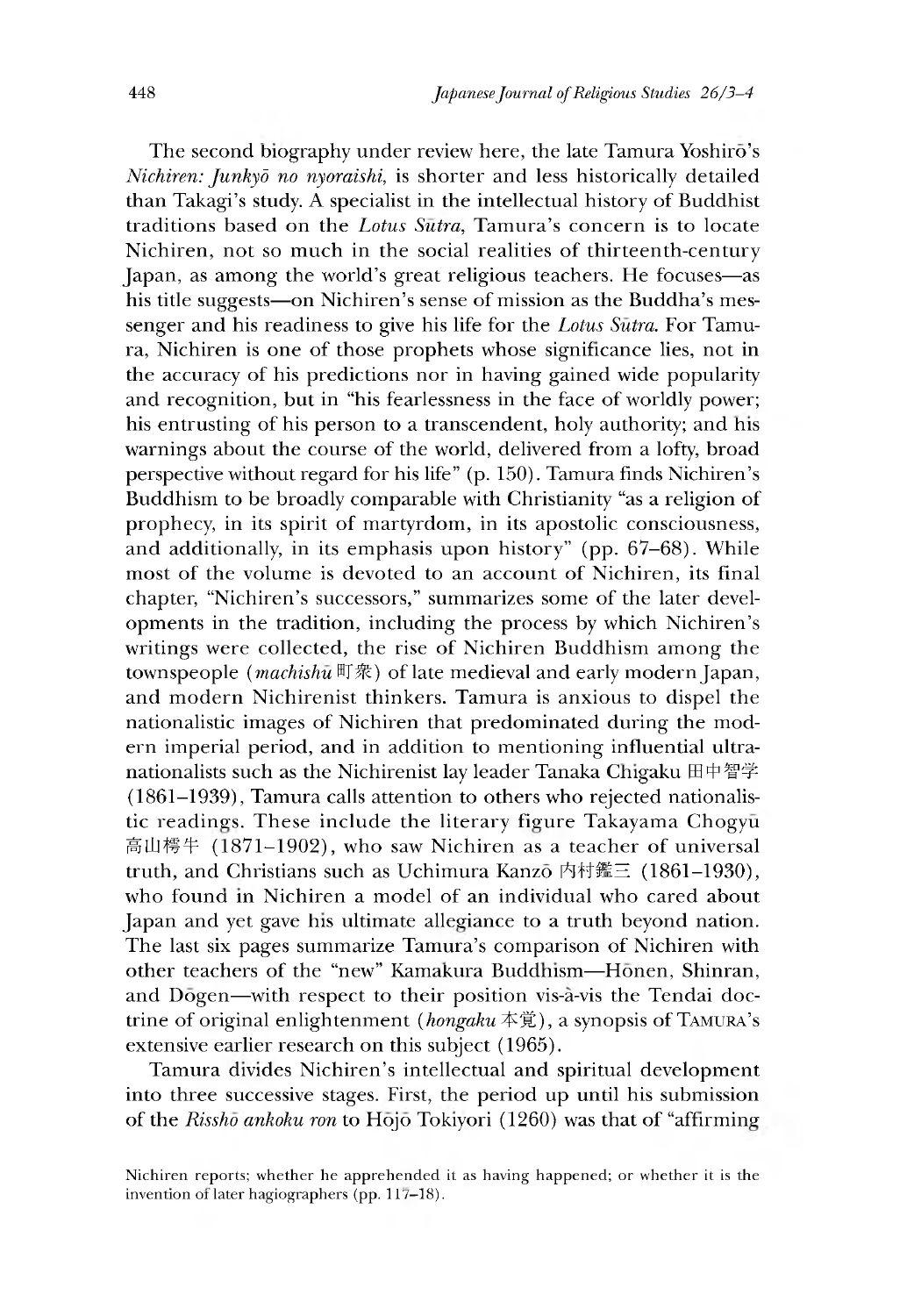reality." During this period, Tamura says, Nichiren was influenced by the "absolute monism" of Tendai original enlightenment thought, which regards all phenomena, just as they are, as the expressions of true reality. He criticized Hōnen's teaching of an otherworldly pure land from this nondual perspective and placed his expectations in this world. This is indicated in his famous statement in the *Rissho ankoku ron* that, in the moment when one embraces faith in the *Lotus Sutra,* "the threefold world will all become the Buddha land" and "the ten directions will all become a jeweled realm" *(STN 1: 226)*. However, when his admonitions went ignored and his criticism of the Pure Land sect drew hostility, leading to his first exile, to the Izu Peninsula, Nichiren in Tamura's view emerged from the absolute nonduality of *hongaku* thought to engage the relative distinctions of history and the phenomenal world, asserting, for example, that the present era was the Final Dharma age (*mappo*), that Japan was an evil land on the periphery of the Buddhist cosmos, that its people were of inferior capacity, etc. It was during the Izu exile that Nichiren first set forth his "five guides" *(goko* 五綱),arguing the superiority of the *Lotus Sutra* in terms of the categories of the teaching, human capacity, the time, the country, and the sequence of propagation. Ihis began the second period, that of "confronting reality," which lasted through the Sado exile (1271-1273). During this time, Nichiren came to identify himself as the Buddha's messenger, the *gydja* 行者 or votary of the *Lotus Sutra,* who fulfills its predictions and spreads its teaching even at the risk of his life. Lastly, having failed in his repeated remonstrations, Nichiren went into reclusion on Mt. Minobu, where he remained from 1274 until just before his death in 1282. Entrusting the future establishment of the Buddha land to his disciples, he now entered a third period, that of "transcending reality," in which he increasingly stressed the impermanence of human affairs and the absolute standpoint of the *Lotus Sutra.* These three phases, Tamura says, can be correlated respectively with three views of the pure land found in Nichiren's writings: the "existine pure land" *(aru jodo* [在る] 浄土),immanent in the present world; the "pure land that becomes" *(naru jodo* [成る] 浄土), which is to be established in this world through the bodhisattva practice of spreading faith in the *Lotus Sutra;* and the "pure land to which one goes" *(yuku jodo* [往く] 浄土),or the Pure Land of Sacred Eagle [or Vulture] Peak (ryōzen jōdo 霊山浄土), the site of the *Lotus Sūtra's* preaching, apotheosized as a pure land to which practitioners go after death.

Tamura must be credited for drawing attention early on to the process of Nichiren's intellectual development, going beyond the rather static division of his teachings into "pre-Sado" and "post-Sado" found in traditional sectarian studies. He was one of the first scholars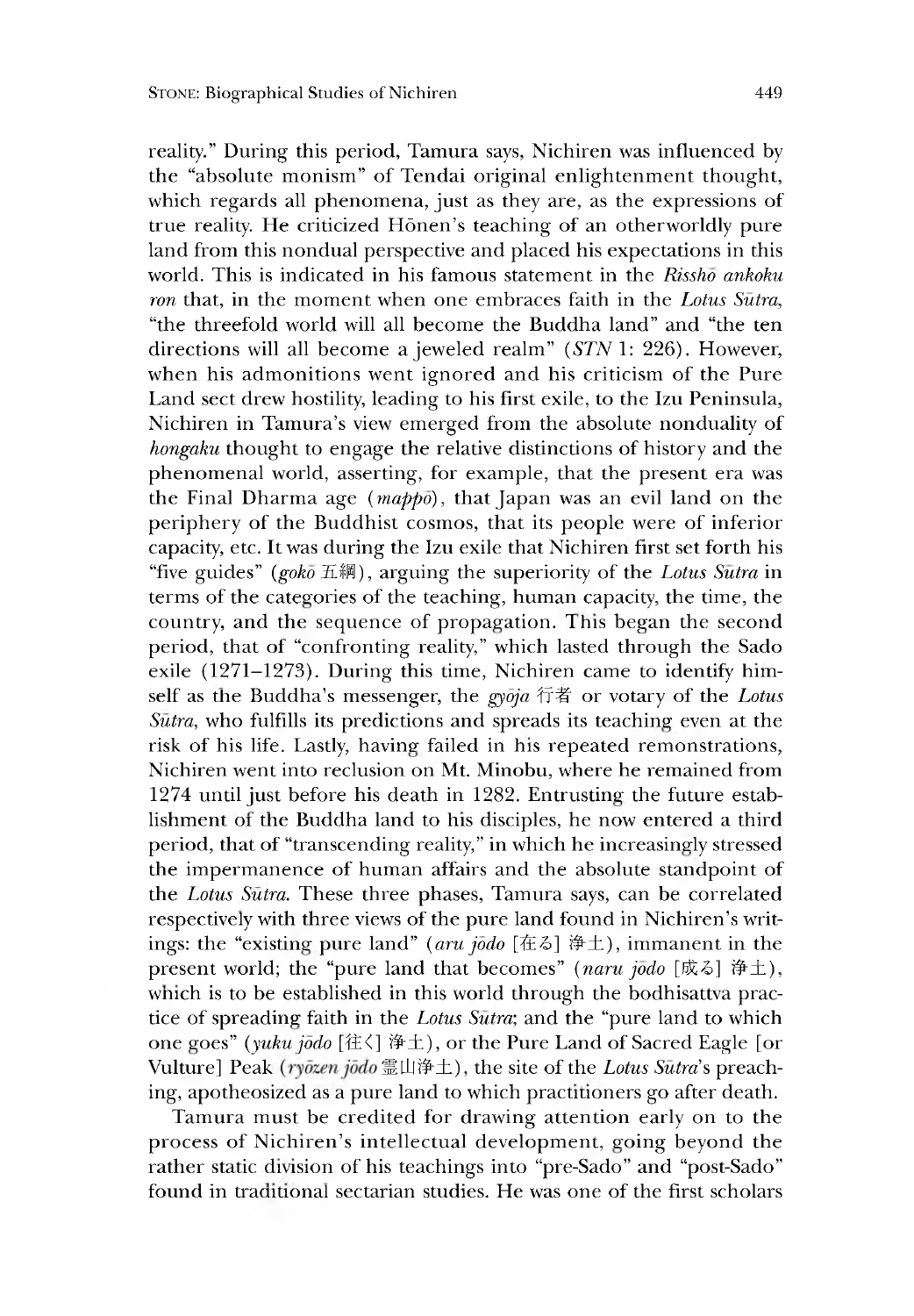to note the period of the Izu exile (1261-1263) as representing a significant phase in Nichiren's intellectual development. His analysis of the "three kinds of pure land" is also useful, though these three views do not correspond quite as neatly to sequential stages in Nichiren's thought as Tamura's schema might seem to suggest. However, there are definite problems with his characterization of the three periods in Nichiren's thought. First is Tamura's claim that Nichiren retreated from original enlightenment thought from the time of the Izu exile. This claim rests on his assumption that the writings from the Sado and Minobu periods drawing on *hongaku*-related ideas are all apocryphal, which is by no means certain (TAMURA 1965, pp.  $611-23$ ; see also the articles by Sueki and myself in this issue). Second, apart from the complex issue of Nichiren's relation to original enlightenment thought, sufficient continuity exists between Tamura's three periods, especially the second and third, to call into question their value as a way of periodicizing Nichiren's thought. Nichiren of the second period already firmly embraced a "reality transcending" perspective: "Don't grieve too hard over my exile.... Life has an end, so one should not begrudge it. What we should aspire to, ultimately, is the Buddha land" *(Toki Nyudd-dono gohenji* 富木入道殿御返事*,STN* 1:517). "My exile is a minor suffering of the present life and thus not worth lamenting. In my next life I shall receive the supreme happiness, and so I rejoice greatly" *(Kaimoku shō, STN1: 609)*. It was precisely this transcendent perspective that enabled him to endure and make sense of the hardships of exile and persecution. By the same token, Nichiren of the third period while technically living in reclusion and no longer actively proselytizing or memorializing government officials—was very much engaged in "confronting reality." He directly oversaw the training of the younger monks practicing with him on Minobu, who numbered, by his own account, between forty and sixty in 1278 and more than a hundred by 1279. At the same time, he maintained close contact with his lay followers, writing them letters of encouragement when they faced illness, the death of family members, or opposition to their faith; he drafted statements of defense on behalf of those who incurred the wrath of local or Bakufu authorities and prepared for the possibility of a public debate with scholar-monks representing other Buddnist sects. Thus it is not altogether clear, at least to this reader, in what sense the Izu-Sado period should be seen as one of "confronting reality," over and against a Minobu period of "transcending reality."<sup>3</sup> There are more convincing ways of describing the devel-

 $3$  In a more recent biography, SASAKI Kaoru divides Nichiren's life into four, somewhat similar, periods: "affirming reality," "confronting reality," "separating from reality," and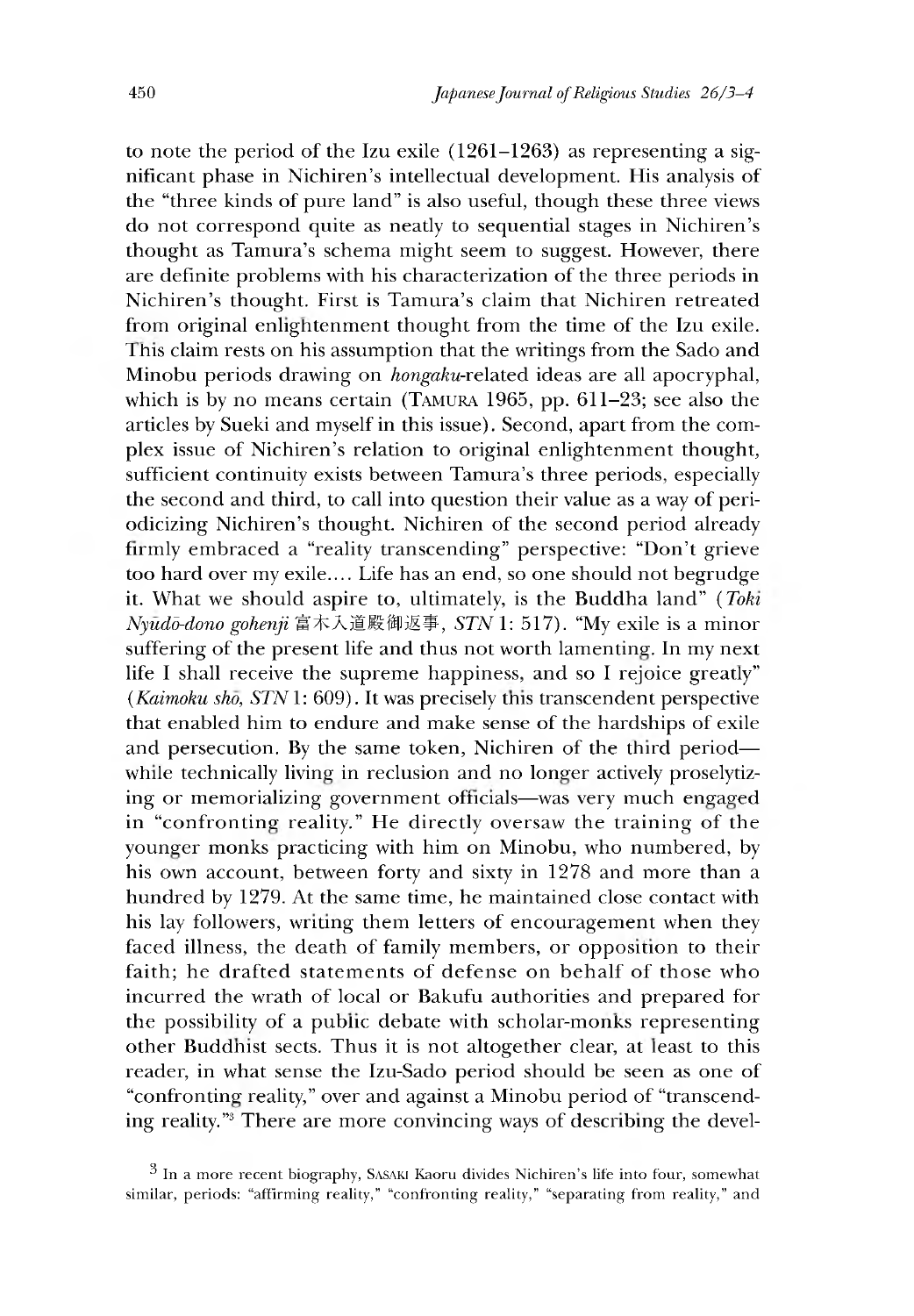opment of Nichiren's thought. One such approach might be to trace how, through his growing emphasis on the exclusive truth of the *Lotus Sutra*~leading to his heightened criticism of other teachings, which in turn multiplied experiences of rejection and persecution-Nichiren came increasingly to distinguish his teaching from the Tendai of his day and, eventually, to see himself as the bearer of a new Dharma, received directly from Sakyamuni Buddha on Eagle Peak and intended specifically for the Final Dharma age.

Despite this fundamental criticism, Tamura's biography has notable strengths. One lies in drawing attention to the situational nature of much of Nichiren's writings. For example, in considering the possible motives for Nichiren's decision at age sixteen to take the tonsure as a Buddhist monk, Tamura notes that in different writings Nichiren himself gives at least four different explanations for his action: (1) to escape impermanence and resolve the problem of birth and death; (2) to determine which among the many sutras represents the Buddha's true teaching;  $(3)$  to resolve doubts about recent political events (for example, when emperors should supposedly enjoy divine protection, why did Antoku perish in the war between the Taira and the Minamoto, and why was Go-Toba defeated in his confrontation with Hōjō Yoshitoki and exiled?); and (4) to master the essentials of the teachings of all Buddhist sects, in order to determine their truth or falsehood. However, as Tamura points out, all these statements are retrospective, occurring in writings from Nichiren's last years, and may represent his reconstruction of events in response to situations at hand, rather than a literally faithful account of his motives several decades earlier. For example, the passage about having entered the Buddhist path out of a wish to solve the problem of birth and death occurs in a letter of consolation to a woman who had recently lost her husband (Myōhō-ama gozen gohenji 妙法尼御前御返事, STN 2: 1535), and the explanation that he was motivated by questions about political events appears in an essay attacking the efficacy of *mikkyd* ritual, on which both the Taira leadership and Go-Toba had relied in their respective doomed confrontations *(Shinkokuō gosho* 神国王御書, *STN* 1:

<sup>&</sup>quot;surmounting reality" (1979). However, where Tamura used "reality" *(genjitsu* 現実) to indicate the phenomenal world, Sasaki employs the term in a more concrete and politicized sense as the system of rule and the religious institutions and ideology that supported it. Thus he defines Nichiren's final stage, that of "surmounting reality," as the time when Nichiren fully conceptualized a transcendent "world of the *Lotus Sutra*," independent of all worldly authority. Contra both Tamura and Sasaki, Sato Hiroo rejects the "transcendent" characterization of Nichiren's last years. To the very end, he says, Nichiren entertained hopes of finding some form of political support for his exclusive *Lotus Sutra* faith and continued to value the *Rissho ankoku ron* (SATO 1998, p. 304, n. 41; see also 1977).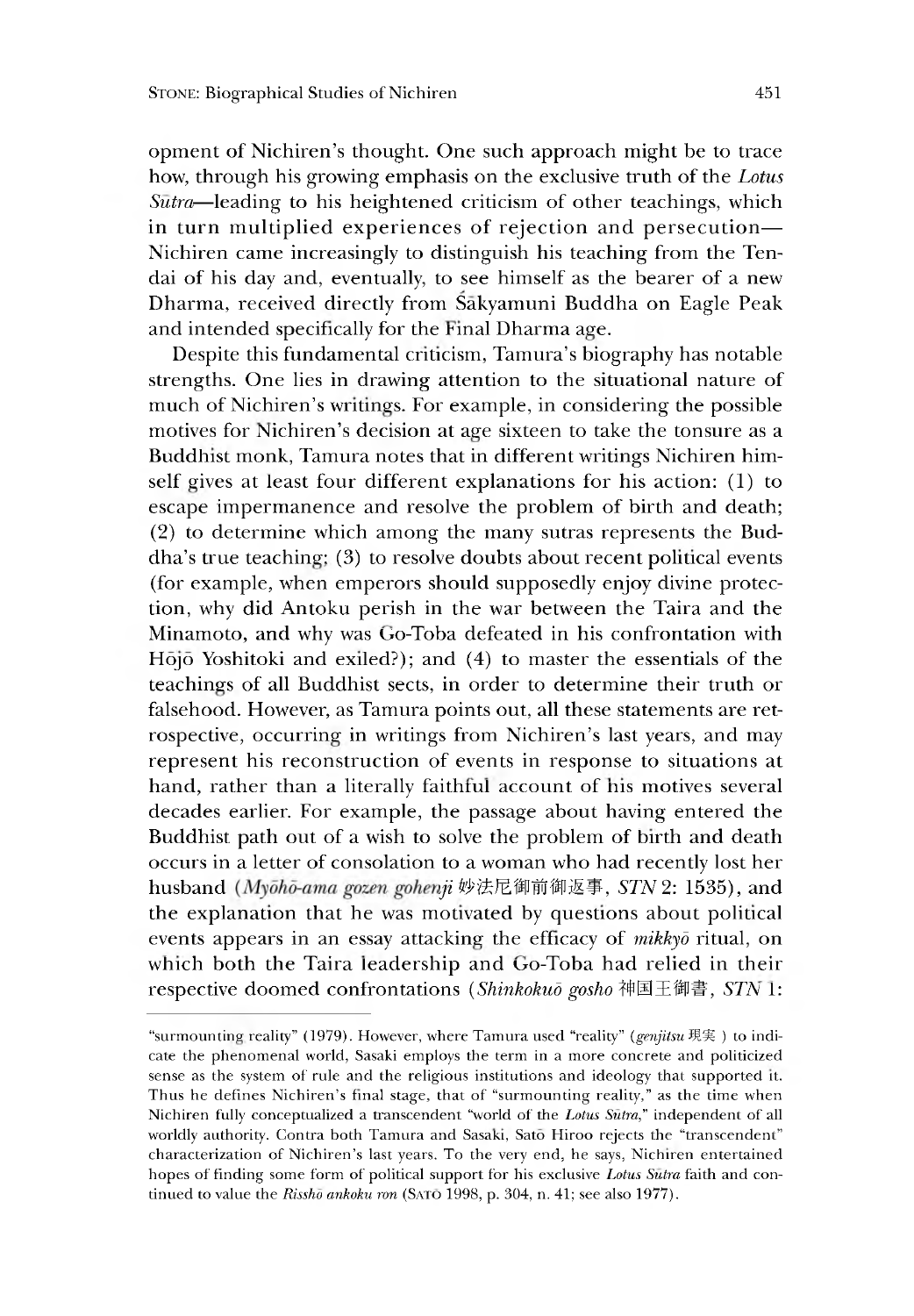882-85). However, Tamura points out, this sort of criticism of the esoteric teachings—in particular, Nichiren's interpretation of the deleterious role of *mikkyo* ritual in Go-Toba's defeat—does not appear clearly in Nichiren's writings until the Sado period. Similarly,Tamura finds  $(2)$  and  $(4)$  to be retrospective readings by Nichiren of his own actions in light of his ultimate conclusions about the *Lotus Sutra* as the one true teaching that unifies all others within itself. Nichiren was first motivated to become a monk, Tamura concludes, by a largely intellectual desire for general Buddhist knowledge.4 "In any event," he says, "Nichiren's discourse is fluid, and it is necessary always to pay attention to what period and under what circumstances he wrote" (p. 26),a vital caveat for anyone who studies Nichiren's writings.

A second strength of Tamura's biography is his success in conveying in a short study the "human" or emotional side of Nichiren as seen through his personal letters. Tamura's well-thought-out choice of quotations reveals Nichiren as a man who cared deeply for his followers and spared no efforts to instruct them in practice, to answer their questions about Buddhism, and to inspire and console them in the face of adversity. Particularly moving is Tamura's emphasis on Nichiren's unfailing gratitude to those who had helped him, sometimes even years after the fact, as expressed in correspondence from the Sado and Minobu periods. Six year later, he wrote to the warrior who had accompanied him at the time of his arrest to the execution grounds, resolved to die at his side: "Even now I can never forget how, when I was to be beheaded, you accompanied me, holding my horse by the bridle and weeping with grief. Nor will I forget it in any life to come. Were you to fall into hell for grave sins, no matter how Sakyamuni Buddha might invite me to become a buddha, I would not heed; I would go into hell with you" *(Sushun Tenno gosho* 崇峻天皇御書*,STN* 2: 1394). To lay followers in Kamakura who sent supplies to Nichiren on Sado and to his companions in exile: "Were it not for your aid, I do not know how any of us would be provided for. I believe this is solely because the characters of the *Lotus Sutra* have entered your bodies and assumed your forms to help us" *(Kashaku hobo metsuzai sho* 呵責誇法滅罪鈔*,STN* 1:790). To a lay nun of Sado, who, with her hus-

 $<sup>4</sup>$  In support of his argument that Nichiren's initial motivation was primarily intellectual,</sup> Tamura points out that, unlike Honen, who lost his father at an early age, Nichiren had to our knowledge suffered no early loss that would awake in him a sense of life's impermanence; moreover, a strong sense of impermanence would have been incompatible with his early emphasis on "world-affirming" *hongaku* ideas (pp. 21-23). In contrast, Takagi accepts Nichiren's later statement that he was prompted by a desire to solve the problem of impermanence, arguing that young people can be very sensitive to the issue of death, whether they have personally suffered loss or not (pp. 18-19).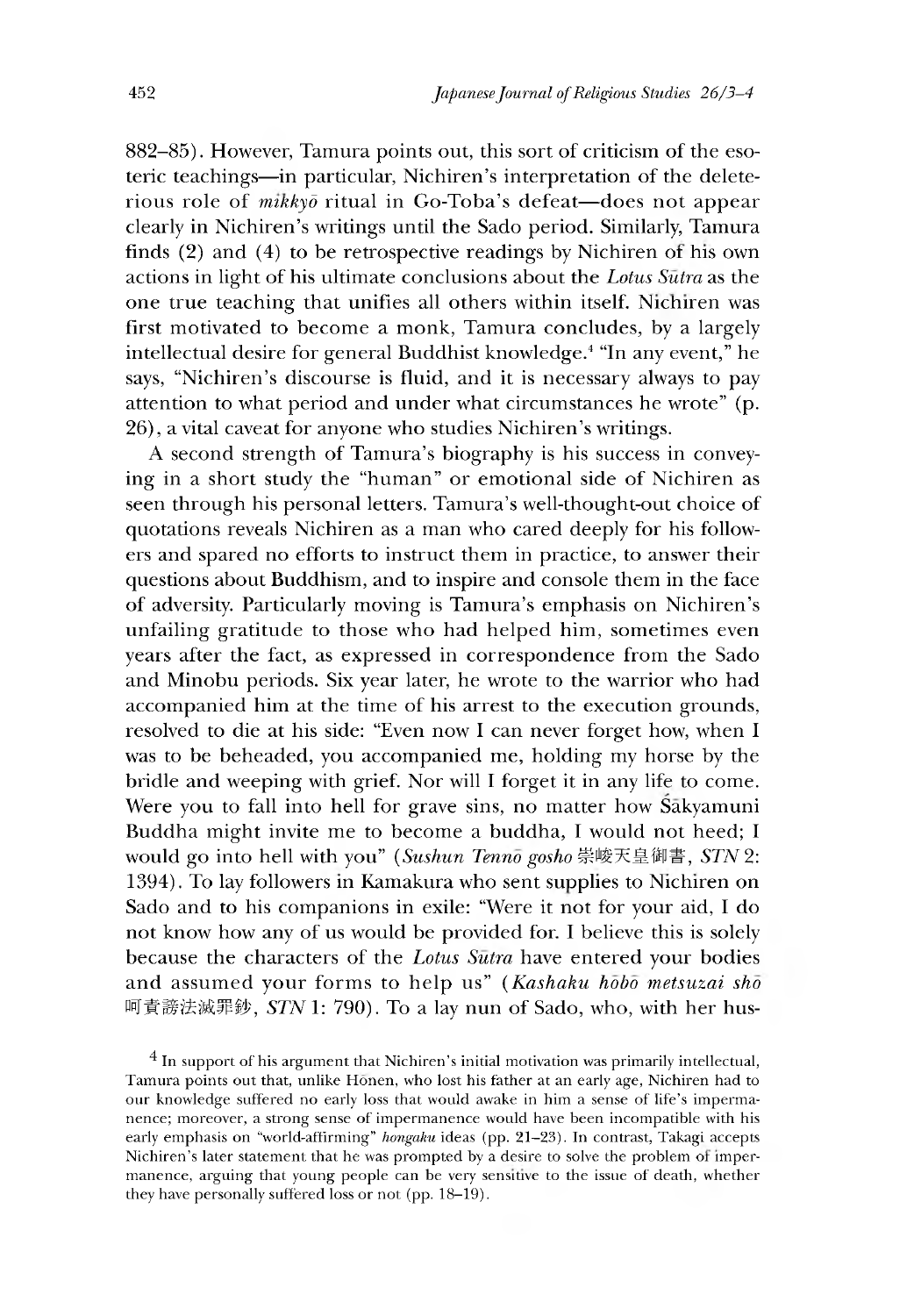band, had risked the wrath of the local authorities to help Nichiren: "In what lifetime could I forget how you together with [your husband] Abutsu-bo, carrying provisions on his back, came repeatedly by night [to visit me]? It was just as though my mother had been reborn on Sado!" *{Sennichi-ama gozen gohenji* 千日尼御前御返事*,STN* 2:1545). To a childless couple who had also aided him on Sado, he urged that they should think of Sakyamuni as their father and of himself as their son: "Since you have no son, when your life nears its end, you should come here [to be with me at Minobu]" (Kō Nyūdō-dono gohenji こう人道殿 御返事, STN 1: 914). Tamura notes the close relationships between Nichiren and several of his female followers, a subject that would merit further study. He calls attention to Nichiren's awarenessnotable in view of his lifelong celibacy—of the depths of marital affection and the power of a wile to influence her husband in matters of religion. He also quotes several letters to women who had lost husbands or children: "The blossoms, once fallen, have bloomed again; the fruit that had fallen forms again on the trees. The spring breezes are unaltered, the autumn scenery is no different from last year. How can this one thine alone have chaneed utterly, never to be as it was before?... Rely on the *Lotus Sutra* as provision for your journey and hurry to meet him in the Pure Land of Eagle Peak!" (*Sennichi-ama* gohenji 千日尼御返事, STN 2: 1762). Tamura retains Nichiren's original language in the quotations to preserve their flavor but restates or explains them for the benefit of readers unfamiliar with classical Japanese.

A third biography, by Kawazoe Shōji, differs from both Takagi's and Tamura's in that it does not attempt to present a comprehensive overview of Nichiren's life and thought but rather examines Nichiren through a specific lens: that of the Mongol invasion attempts of 1274 and 1281 and the defense effort mounted by the Kamakura Bakufu. It was in the context of the Mongol threat, Kawazoe argues, the worst crisis of premodern Japanese history, that Nichiren developed the social relevance of his teaching and explained how the power of the *Lotus Sutra* was manifested in historical and political events. He also points out that Nichiren's writings yield more insight than those of any other person of the times into the psychological impact of the Mongol attacks. Like the work of Takagi Yutaka, to whom he acknowledges a debt, Kawazoe's study contains a wealth of historical detail, and he brings to this biographical study his particular expertise as a specialist in, among other subjects, the history and historiography of the Mongol invasion.

In 1268, envoys from Kublai Khan arrived in Kyushu bearing a letter from the Mongol empire. Forwarded first to the Bakufu and then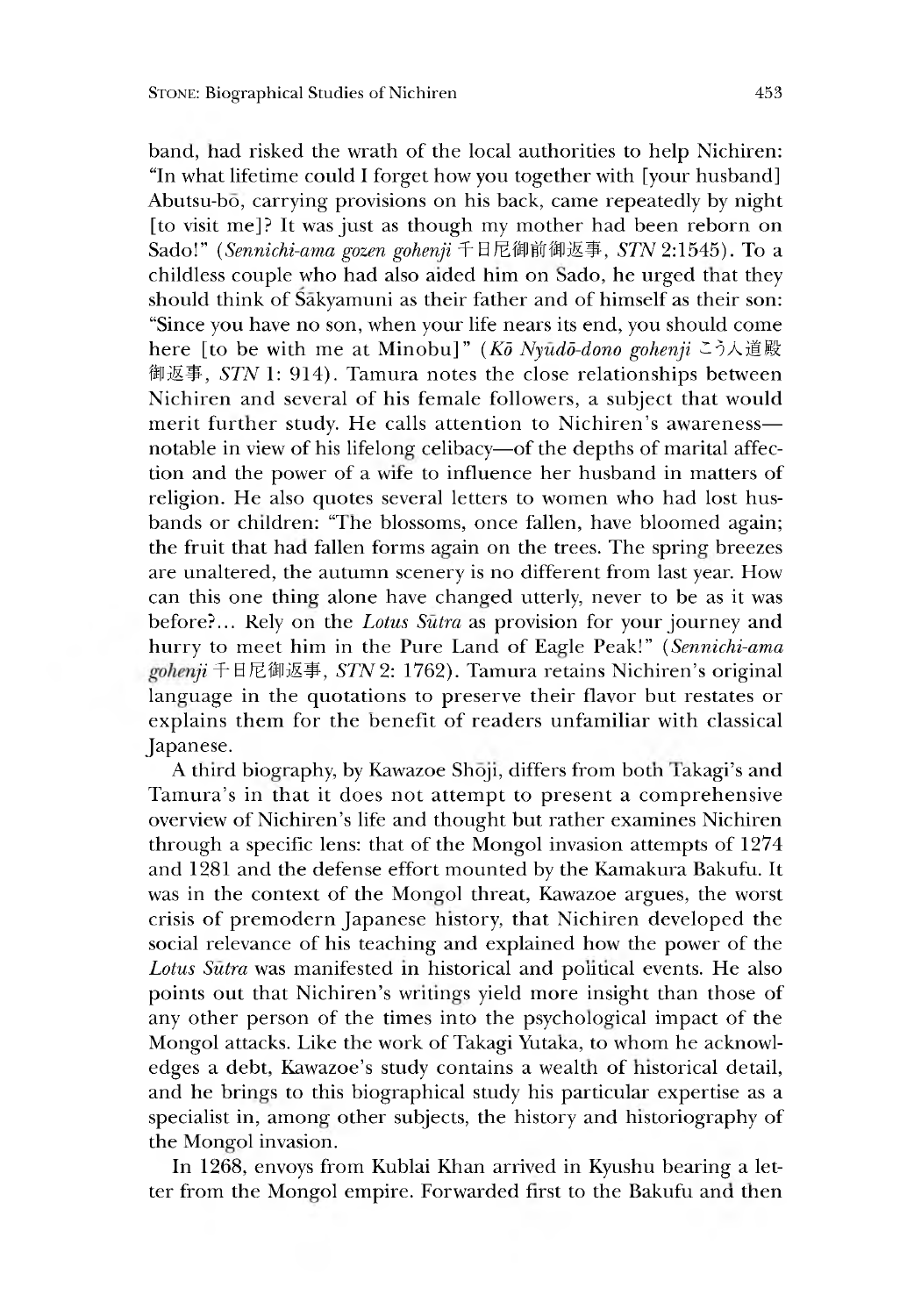to the court, it demanded that Japan either submit to Mongol hegemony and enter a tributary relationship, or prepare for armed attack. Ihis development appeared to bear out earlier predictions in Nichiren's famous admonitory treatise *Rissho ankoku ron* 立正安国論(1260). As is well known, this memorial to the Bakufu attributes a recent series of calamities, including earthquakes, epidemics, and famine to the fact that the people at large had abandoned the *Lotus Sutra* in favor of the *nenbutsu.* Citing scriptural accounts of the disasters that befall a country where the true Dharma is not upheld, Nichiren asserted on the basis of the same sutra passages that, were matters to continue in this way, two further disasters—internal strife and foreign invasion—would break out. The arrival of the letter from the Mongol empire suddenly invested Nichiren's assertion with all the force of prophecy fulfilled. It confirmed the legitimacy of his message in his own eyes and in those of his followers, and also, Kawazoe suggests, won him attention and respect, as well as numerous converts, among those persuaded by his explanation for the country's troubles. With renewed urgency, he asserted the need to abandon all other teachings and embrace the *Lotus Sutra* alone, firing off letters to this effect to persons in authority.<sup>5</sup> Zen and the new *vinaya* revival movement (*rissM 律宗*) now joined the *nenbutsu* as targets of his criticism. Both had gained increased influence in Kamakura since his writing of the *Rissho ankoku ron* and thus appeared in his eyes as new hindrances to the spread of faith in the *Lotus Sūtra*.

Kawazoe identifies three interrelated concepts that develop markedly in Nichiren's teaching in the context of the Mongol threat. One is his cosmological vision of the threefold world as the domain of Lord Sakyamuni Buddha. Brahma, Indra, and the four deva kings are Sakyamuni's vassals; all worldly rulers hold their lands in fief from him. In this way, Nichiren subordinated worldly to religious authority; government was for him legitimate only insofar as it accorded with the will of Sakyamuni in promoting the true Dharma (i.e., the *Lotus Sutra).* A second is his assertion, already seen in the *Rissho ankoku ron,* that the protective deities had abandoned the country because the people had abandoned the *Lotus Sutra,* leaving the country vulnerable to evil influences. From about 1269, Nichiren began to refer to the Mongol empire as the "sage of a neighboring country," divinely appointed to punish the Japanese for their slander of the Dharma. Hence the urgency of his perceived mission to rebuke attachment to other teachings and

<sup>5</sup> Following Asai Yorin and others, Kawazoe takes the so-called "eleven letters" now included in the *STN* (1:426-36) to be apocryphal but believes that Nichiren did in fact write letters to influential persons, based on a statement to this effect in *Kingo-dono gohenji* 金吾殿御返事 (STN1:458).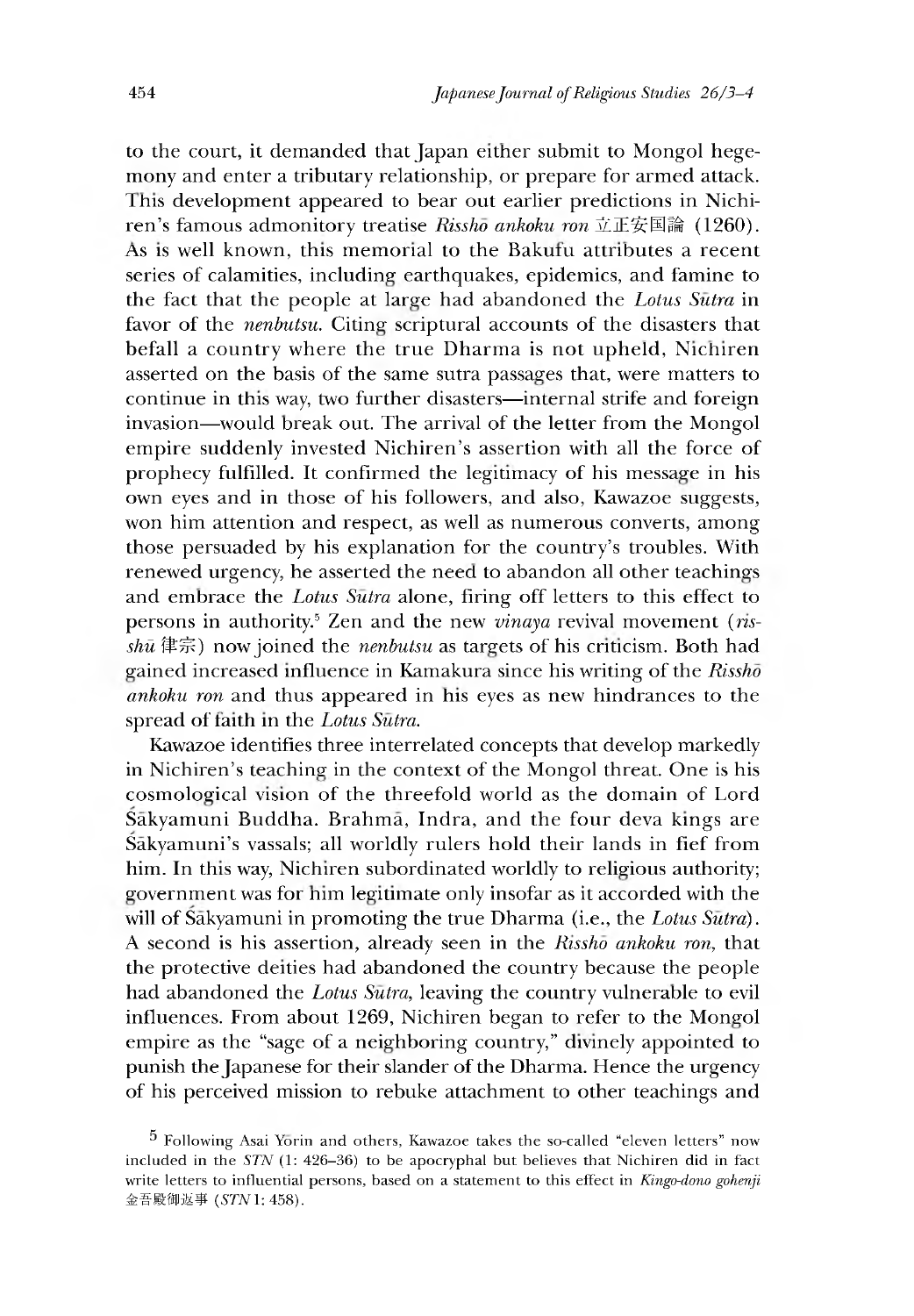declare the exclusive truth of the *Lotus Sutra,* whatever the personal cost. Letters to his followers at this time indicate that he was fully expecting to incur persecution, even death, for his efforts. This led in turn, Kawazoe says, to the development of a third element, belief in the Pure Land of Eagle Peak. This pure land had the connotation not only of a timeless realm, accessible through faith, where Sakyamuni eternally preaches the *Lotus Sutra,* but also an ideal post-mortem destination for Lotus practitioners, postulated over and against the probability of devastation and death implicit in the Mongol threat. It also represented a transcendent perspective that enabled Nichiren and his followers to defy worldly authority and withstand persecution. Kawazoe succeeds admirably in conveying the mounting sense of public fear and tension as Mongol envoys arrived in succession, and the extent to which Nichiren's thinking during this time can be understood as a response.

Kawazoe also insightfully analyzes how conflict arose from the disjuncture between Nichiren's religious vision and Bakufu practical concerns about meeting the Mongol threat. At this time, as a defense measure, the Bakufu was solidifying its administration by strengthening the central authority of the *tokuso* 得宗,or head of the Hojo regental house. In this atmosphere, Nichiren's attacks on Zen, Ritsu, and Pure Land—which to his view formed a necessary part asserting the supremacy of the *Lotus Sūtra*—were inevitably seen as personal criticism of the late retired regent Hōjō Tokiyori 北条時頼 and his grand uncle Shigetoki 重時, powerful Hōjō patriarchs whose patronage had been instrumental in establishing these traditions in Kamakura. In 1271, a complaint filed against Nichiren with the Bakufu by clerical opponents charged, among other things, that he kept arms at his hermitage and was also harboring "ruffians" *(kyoto* 凶徒). *Kyoto,* Kawazoe informs us, was not an uncommon term for designating one's opponent in a lawsuit; here it probably referred to *busm* who were members of Nichiren's lay following and who may have deemed him in need of protection. Nichiren countered by loftily citme the *Dong'-chun* 東春,a Tang-period Tiantai text, to the effect that "a place of renunciation should embrace all evildoers" and also noting that the *Nirvana Sutra* permits one to bear arms in defense of the Dharma *(Gydbin sojo* goetsu 行敏訴状御会通, STN 1: 499-500). Such a response, Kawazoe notes, would hardly have allayed Bakufu concerns about internal dissidents who could potentially threaten the unity needed to mount a defense against the Mongols, especially since Nichiren may by this point have attracted a sizeable following.6 Under the heightened tension

<sup>&</sup>lt;sup>6</sup> Nichiren's *Shuju onfurumai gosho* 種種御振舞御書, written in 1275, says that after his arrest, Bakufu officials drew up a list of more than 260 of his followers whom they intended to banish from Kamakura *(STN 2: 970)*.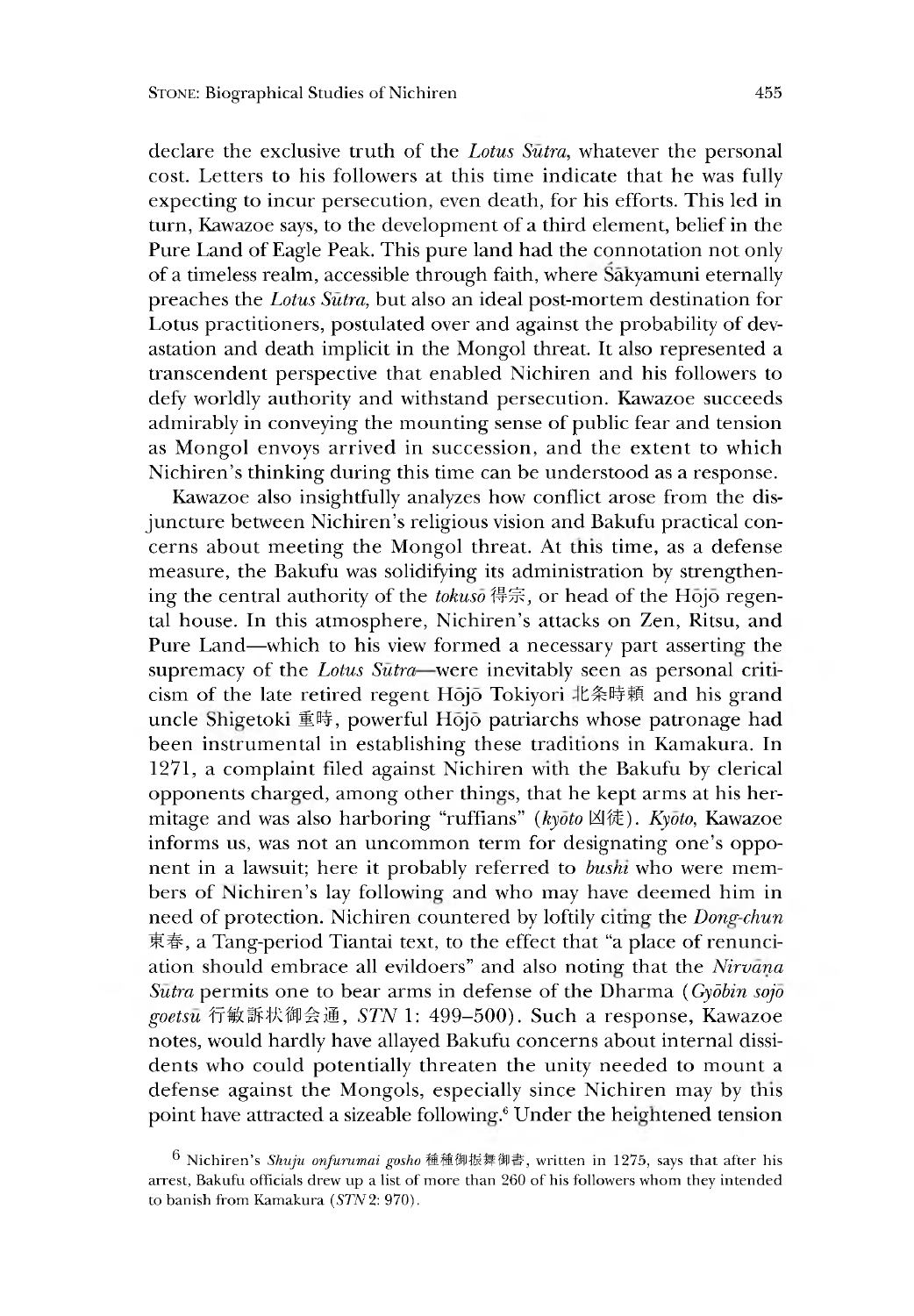brought about by the threat of invasion, Nichiren's statements about Japan being destined for destruction may also have been understood as curses. The day after his arrest, the Bakufu issued orders to its immediate vassals holding estates in Kyushu to proceed there and subdue unruly elements within their territory. While Takagi had suggested it earlier, Kawazoe further develops the argument that Nichiren's arrest and exile occurred in the context of a larger Bakufu effort to put down potentially disruptive elements at home, as part of its defense preparations.

If the Mongol invasion provides an illuminating perspective from which to study Nichiren, then so, Kawazoe notes, is Nichiren an instructive lens through which to better understand the Mongol invasion. The first Mongol invasion fleet, consisting of some twenty-eight thousand men in about nine hundred ships, arrived in the tenth month of 1274, striking the southern islands of Iki and Tsushima and proceeding on 10/19 to Hakata Bay. A furious battle occurred on the 20th, and on the 21st, the invading fleet vanished—driven off, it has long been thought, by a typhoon. Nichiren's first reference to these events occurs in a letter dated  $11/11$ , reflecting the speed with which he was kept informed, probably by lay samurai followers in service to the Hojo who were involved in the defense. A letter from Nichiren dated 5/8/1275 to a follower on Sado contains the earliest extant account of the suffering in the wake of attacks on Iki and Tsushima. "Of the peasants, the men were either killed or taken alive, while the women were herded together and bound through their hands to the ships... no one escaped" (Ichinosawa Nyūdō gosho 一谷入道御書, STN 2: 995). Kawazoe notes that Nichiren's account agrees in most particulars with the later and more famous *Hachiman gudō kun* 八幡愚童訓, but is especially valuable in being a contemporaneous account. Nichiren's letters also offer almost the only extant descriptions from the time of the feelings of those eastern warriors mobilized to go south and mount a defense:

They had to leave behind their aged parents, little children, young wives, and cherished homes to go out and defend a strange and foreboding sea. If they saw clouds on the horizon, they imagined them to be the enemy's banners. If they saw ordinary fishing boats, they thought them Mongol warships and were paralyzed with fear. Once or twice a day they climbed the hills to look out over the sea. Three or four times in the middle of the night they saddled and unsaddled their horses. They must have felt the stark reality of the Asura existence in their own lives. *(Kyōdai shō* 兄弟鈔, STN 1: 925-26; trans. from Yampolsky 1996, p. 232)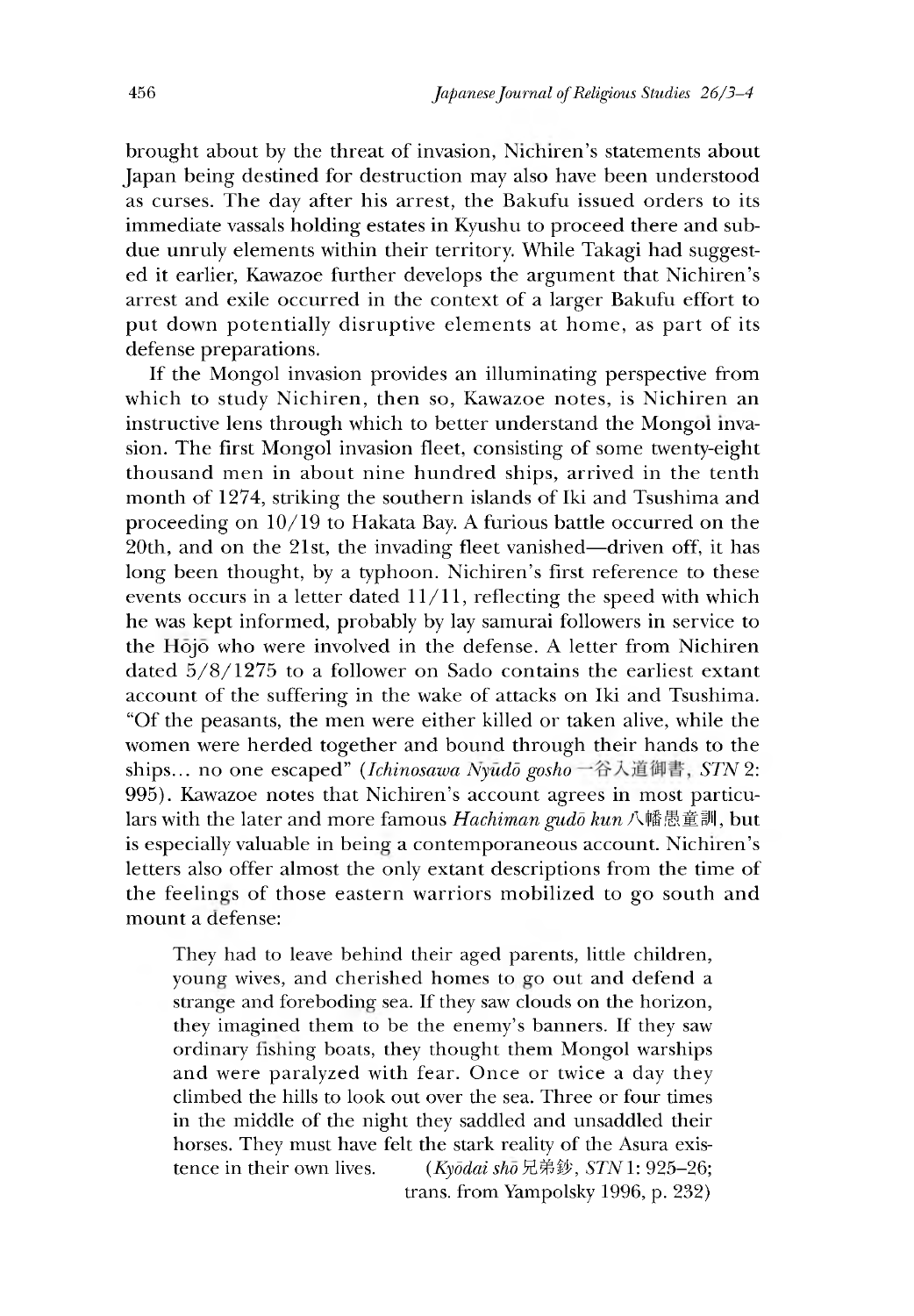Kawazoe notes that, among Nichiren's letters to his lay *bushi* followers, one finds not a single statement encouraging a martial spirit in defense of the country. Rather, he focuses on the fear and misery engendered by the Mongol threat, all ultimately traceable, in his view, to the rejection of the *Lotus Sutra* and the railure of the authorities to heed his warnings.

Like Takagi, Tamura, and other postwar biographers, Kawazoe is concerned to dispel wartime images of Nichiren as a fervent nationalist. Such images are indeed difficult to square with words such as these: "The destruction of our country would be pitiable. But if it [the invasion] does not come about, the people of Japan will slander the *Lotus Sutra* more and more, and they will all fall into the Hell without Respite. As the opponent is powerful, the country may be destroyed, but slander of the Dharma will be greatly lessened" *(Itai doshin no koto* 異体同心事*,STN* 1:830). Kawazoe sees considerable validity in the interpretations put forth by the Meiji literary figure Takayama Chogyū and others who have seen Nichiren as willing to countenance even the sacrifice of the country, if need be, to preserve the ultimate truth of Buddhism. Nevertheless, Kawazoe concludes, it would be one-sided to see Nichiren only as teacher of transcendent truth. Rather, Nichiren also envisioned and hoped passionately for the regeneration of Japan as a country purified by faith in the *Lotus Sutra.* The gap between Nichiren's religious vision and historical realities, Kawazoe suggests, caused him much personal anguish in this regard.

### REFERENCES

#### ABBREVIATIONS

- *STN Showa teihon Nichiren Shdnin ibun* 昭和定本日蓮聖人遺文,4 vols. Risshō Daigaku Nichiren Kyōgaku Kenkyūjo, ed. Minobu: Minobusan Kuonji, 1988.
- T. Taisho shinshu daizōkyō 大正新脩大蔵経, 100 vols. Takakusu Junjirō 高楠順次朗 et al., eds. Tokyo: Taishō Issaikyō Kankōkai, 1924-35.

#### SECONDARY SOURCES

ISHIKAWA Kyōchō 石川教張

1980 *Bungaku sakuhin ni arawareta Nichiren Shdnin* 文学作品に表れた 曰蓮聖人. Tokyo: Kokusho Kankokai.

NICHIREN SHOSHU 日蓮正宗, ed.

1982 *Nichiren Daishdnin denki shiryo sakuin* 日蓮大聖人伝記資料索引. Fujinomiya, Shizuoka Prefecture: Taisekiji.